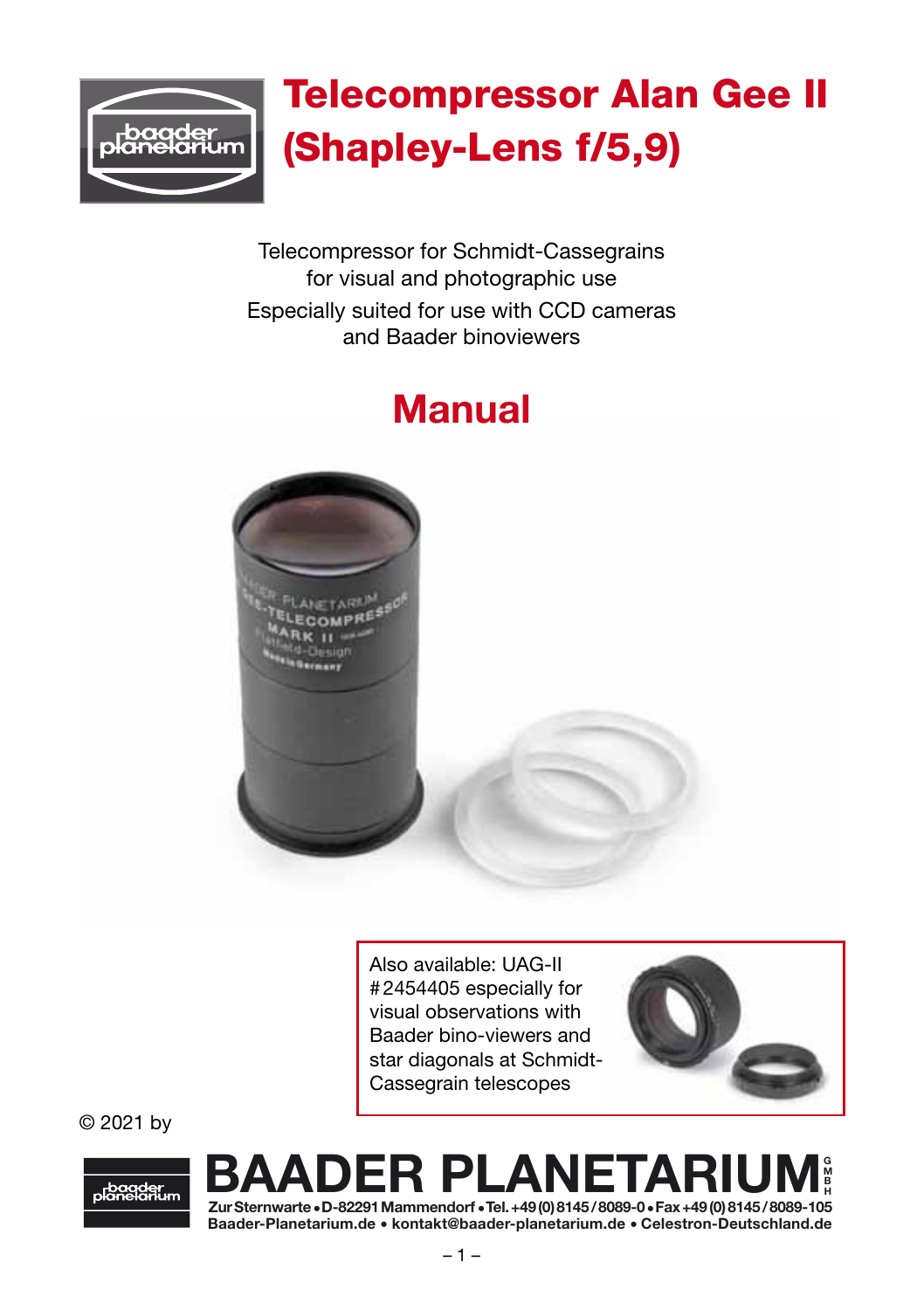# **Contents**

- 2 Technical Data
- 3 Design of the Alan Gee
- 4 Largest possible field of view
- 5 Calculation of the compression-factor M
- 6 General Installation of the Alan Gee
- 6 Visual use with a 1¼" star diagonal
- 7 Visual use with 2" Baader star diagonals
- 8 The Alan Gee in combination with a binoviewer at Schmidt-Cassegrains and EdgeHD
- 9 Visual use at a Baader (Giant) binoviewer with Zeiss-micro-bayonet
- 10 Photographic use with a DSLR at the 2"-SC-thread of the telescope
- 11 Photographic use with a DSLR at the 2" eyepiece holder of the telescope
- 12 Photographic use with CCD cameras (only for Schmidt-Cassegrains)
- 12 Fixed screw mounting of the camera on the Schmidt-Cassegrain
- 13 Flexible camera mounting with T-2 quick changer
- 14 Recommended accessories
- 16 General Tipps
- 16 Important: Focusing SC-telescopes

## Technical Data

| Weight:                               | 90 g                                                                      |
|---------------------------------------|---------------------------------------------------------------------------|
| Focal length:                         | 259 mm                                                                    |
| Ideal working distance:               | 121 mm to achieve a reduction factor of 0.59x                             |
| Reduction factor:                     | to f/5,9 at a distance of 121 mm,<br>to ca. f/3,5 at a distance of 193 mm |
| Lenses:                               | Air-spaced dublet, multi-coated                                           |
| Optimal image circle:                 | $15 \text{ mm}$                                                           |
| Fully illuminated image circle: 18 mm |                                                                           |
| Recommended sensor size:              | Up to APS-C; remaining vignetting can be removed                          |
|                                       | easily during image processing (cf. image p. 4)                           |
| Recommended telescopes:               | Photography: Schmidt-Cassegrains                                          |
|                                       | Visual (monocular, binocular): Schmidt-Cassegrain,<br>EdgeHD              |
| Telescope adaptation:                 | Fits into T-2 tubes and SC-baffles                                        |
| Free aperture:                        | 35 mm, fits into 8" and larger Schmidt-Cassegrain                         |
|                                       |                                                                           |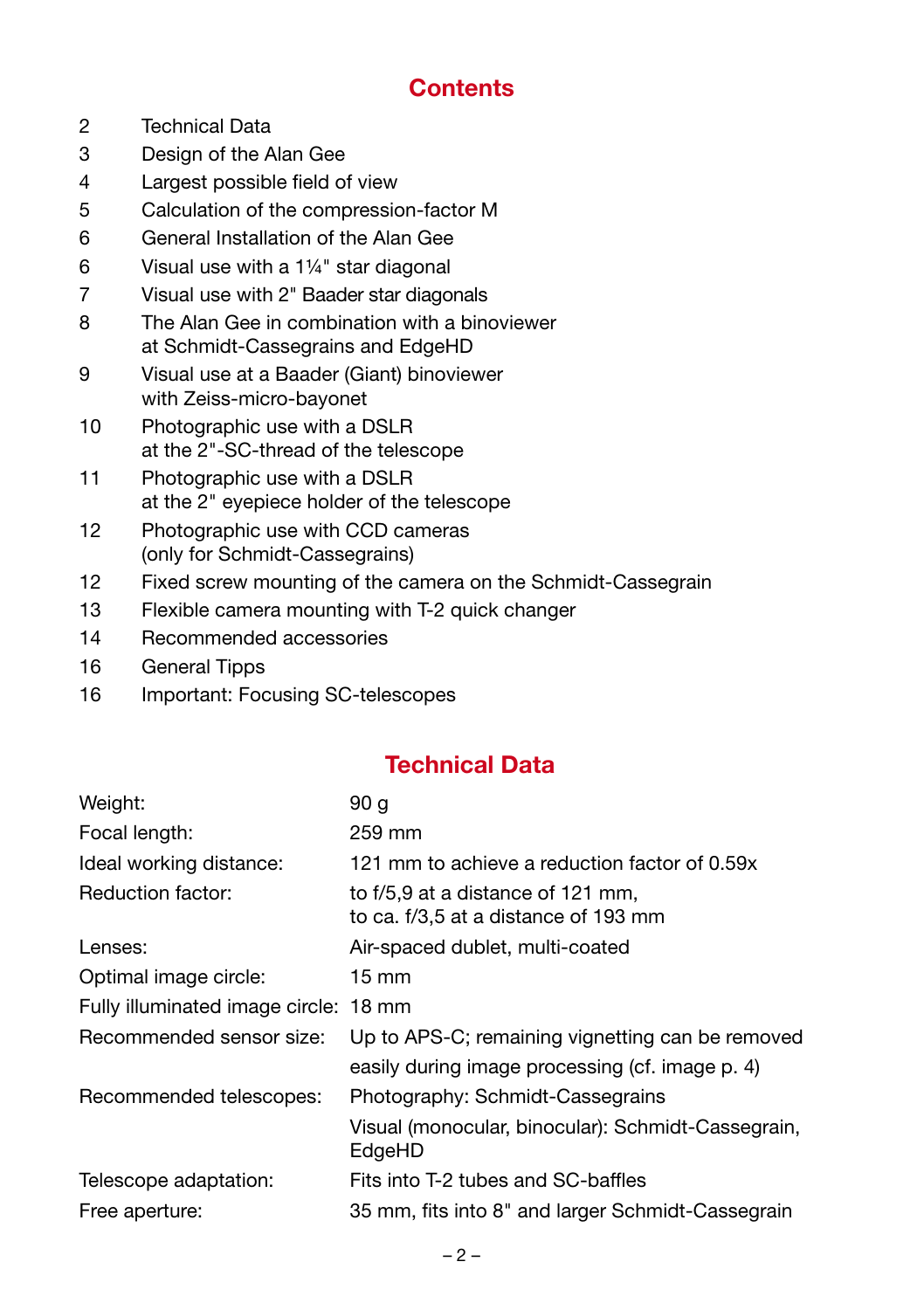#### Design of the Alan Gee

The desire for ..two telescopes in one" is old, but due to the laws of optics, all approaches to it must make compromises. A telecompressor should illuminate the 24x36mm picture format as well as possible (to minimize vignetting), and it should avoid image distortion – especially the inevitable astigmatism. You should also be able to use it with accessories like star diagonals or binoviewers which have a long optical path. The standard telecompressors of the major manufacturers are designed for rather short distances to the sensor/film and are not suitable for use with binoviewers.

You can reconfigure the Alan Gee II telecompressor to adapt it to different optical accessories. For photographic application, you may have to insert the multi-coated achromatic lenses into the baffle tube of the telescope, or – for the visual use with a binoviewer – mount the lens carrier together with the lens holder immediately in front of the entrance aperture of a binoviewer.

The construction takes two conditions into account: To make maximum use of the baffle's diameter, and to keep the lock secure. Despite the resulting thin housing, the individual tubes are securely connected by fine threads.

The optics were designed specifically for Schmidt-Cassegrain telescopes according to the recommendations of Alan Gee and Roland Christen. The two air-spaced lenses have a focal length of 259 mm and a flat field. To achieve the best correction, they should be placed – according to theory – at no more than half of that focal length away from the focal point of the eyepiece or the image plane of the camera. The ideal distance between the camera-side lens and the focal point (field stop / camera sensor etc.) is 121mm, according to Roland Christen. Because of this, there are different combinations of the spacer tubes for each use. Each spacer tube has got a length of 19 mm.

A longer distance will give you a faster f/ratio, but it will also decrease the field of view.

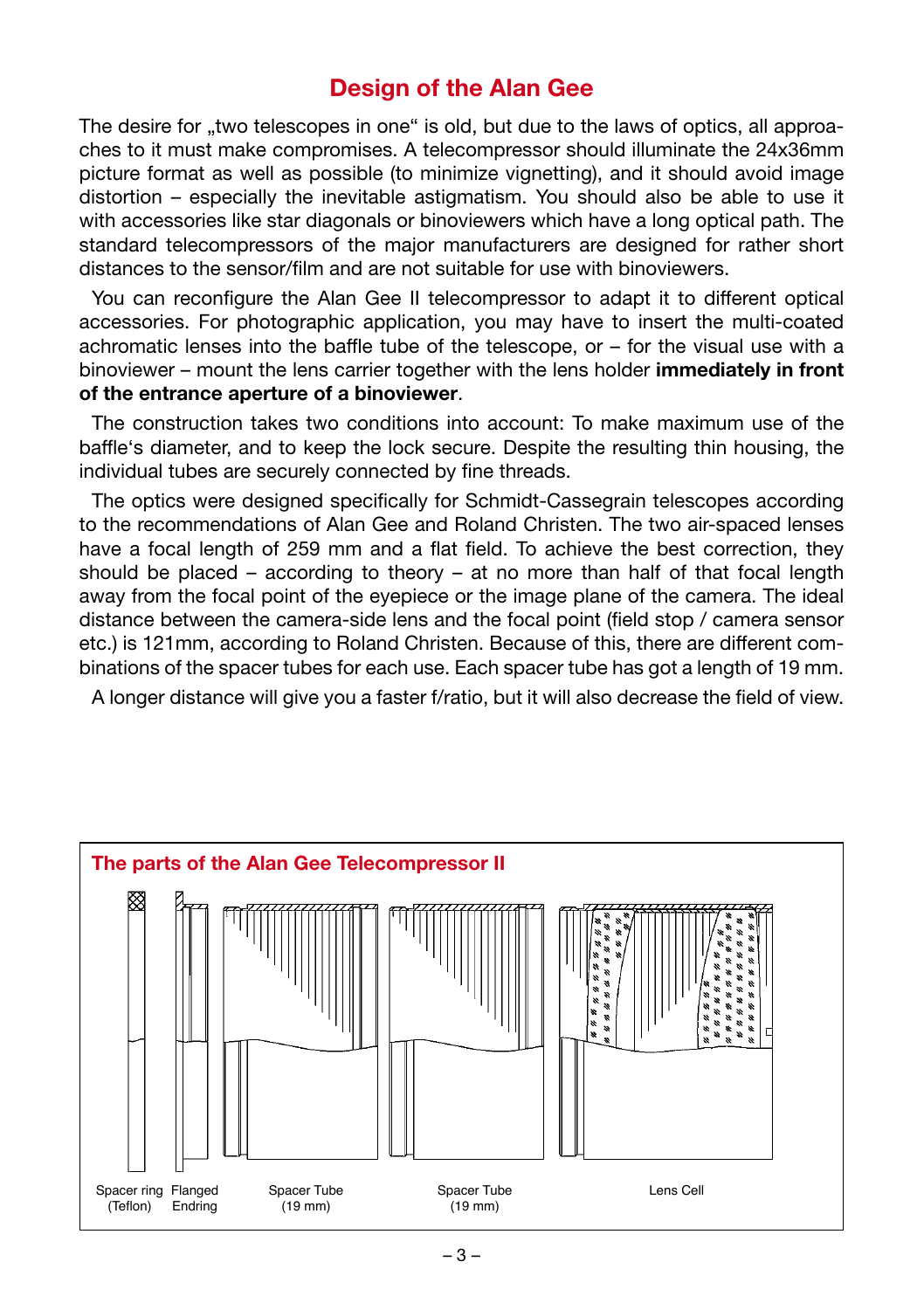#### Largest possible field of view

Telecompressors are mainly used in *photography*, as they lead to a brighter image and significantly shorter exposure times. However, you cannot enlarge the maximum field of view of a telescope, as this is physically limited, for example, by the focuser or – in the case of a Schmidt-Cassegrain – by the baffle diameter. Vignetting therefore occurs with full-frame cameras, which must later be eliminated in image processing. With APS-C cameras, vignetting practically no longer interferes, and the sensor is illuminated by the 18 mm image circle. As with every telecompressor, you need to take additonal flatfields.

For *visual observations*, the Alan Gee telecompressor can show its strengths especially when 2" accessories can't be used – whether because of the diameter of the baffle or because of the eyepiece's diameter. This is the case, for example, with bino-viewers designed for 1¼" eyepieces, but also with the Celestron 5" and 6" Schmidt-Cassegrains, on which long focal length 2" eyepieces will vignette. With a C8, only very long focal length 2" wide angle eyepieces will show vignetting.

| <b>Baffle diameters of</b><br><b>Celestron SC-Telescopes</b> |                   |  |
|--------------------------------------------------------------|-------------------|--|
| <b>Telescope</b>                                             | baffle Ø          |  |
| C11, 14                                                      | 54 mm             |  |
| C.91/4                                                       | $46 \text{ mm}$   |  |
| C8                                                           | $37 \text{ mm}$   |  |
| C5, C6                                                       | $27 \text{ mm}^*$ |  |
| *not compatible with Alan Gee                                |                   |  |

For visual purposes, it is usually better to use 2"-accessories instead of a telecompressor. This way, you can reach a larger field of view in addition to the lower magnification and the brighter image (larger exit pupil) when using a telecompressor. On the



Recorded with a Sony Alpha 7S full format camera, Alan Gee and a C8. The field of view of an APS-C camera is marked in red. It has an edge length of about one degree, which also corresponds to the maximum image field of an 35mm eyepiece on the C8 with the Alan Gee.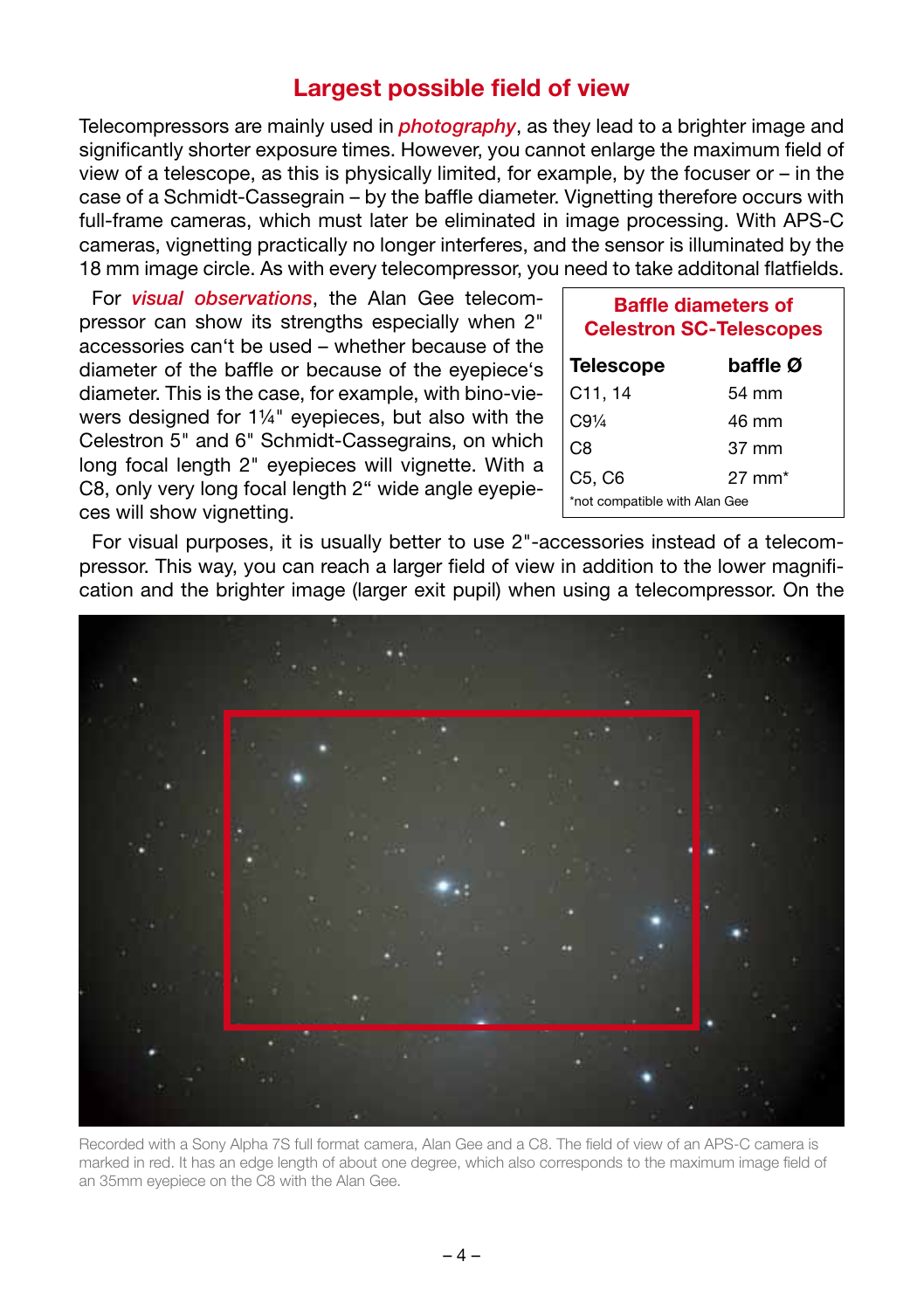other hand, a good 2"-eyepiece and star diagonal cost a significant amount of money and can't be used with every telescope. Our Maxbright- and BBHS-mirrors combined with Hyperion Aspheric eyepieces provide a large field of view combines with a low magnification and comfortable observing.

#### Calculation of the compression-factor M

*according to Michael Covington: Astrophotography for the Amateur.*

Telecompressor focal length:  $\mathsf{F}_\mathsf{2}$  = 259 mm

Flange focal distance for DSLR-cameras with T2-adapter (all manufacturers): 55 mm Distance between rear lens of the telecompressor and T-ring – with BTA-adapter and all spacer tubes according to the image on top of page 10: 66mm

This results in the distance  $\mathsf{S}_2$  between the rear lens of the compressor and the camera sensor as

 $S_{2}$  = 55 mm + 66 mm = 121 mm

The (negative) elongation factor M is calculated as follows:

$$
M = (S_2 - F_2)/F_2 = (121 - 259)/259 = -0,533
$$

The minus sign can be ignored for the further calculations.

If you focus with the inserted telecompressor, the focus of the telescope must be moved relatively far to the outside, by the distance  $\mathsf{S}_{_{1}}.$  The calculation is:

$$
S_1 = S_2/M = 121/0,533 = 227
$$
 mm.

This value is added to the focal length of the telescope. A Celestron 8 with f=2030mm for example will have a resulting effective focal length of 2257mm. This would mean an effective f-stop of 2257/203 = 11.1 for the C8 without telecompressor. With the telecompressor, it has got an effective f-stop

$$
M_{\text{eff}} = 11,1 \times 0,533 = 5,9
$$
 (= focal ratio).

This value agrees well with the values measured directly at the C8.

The shortening of the exposure time results from  $M^2$  = 0.35, that is about 1/3.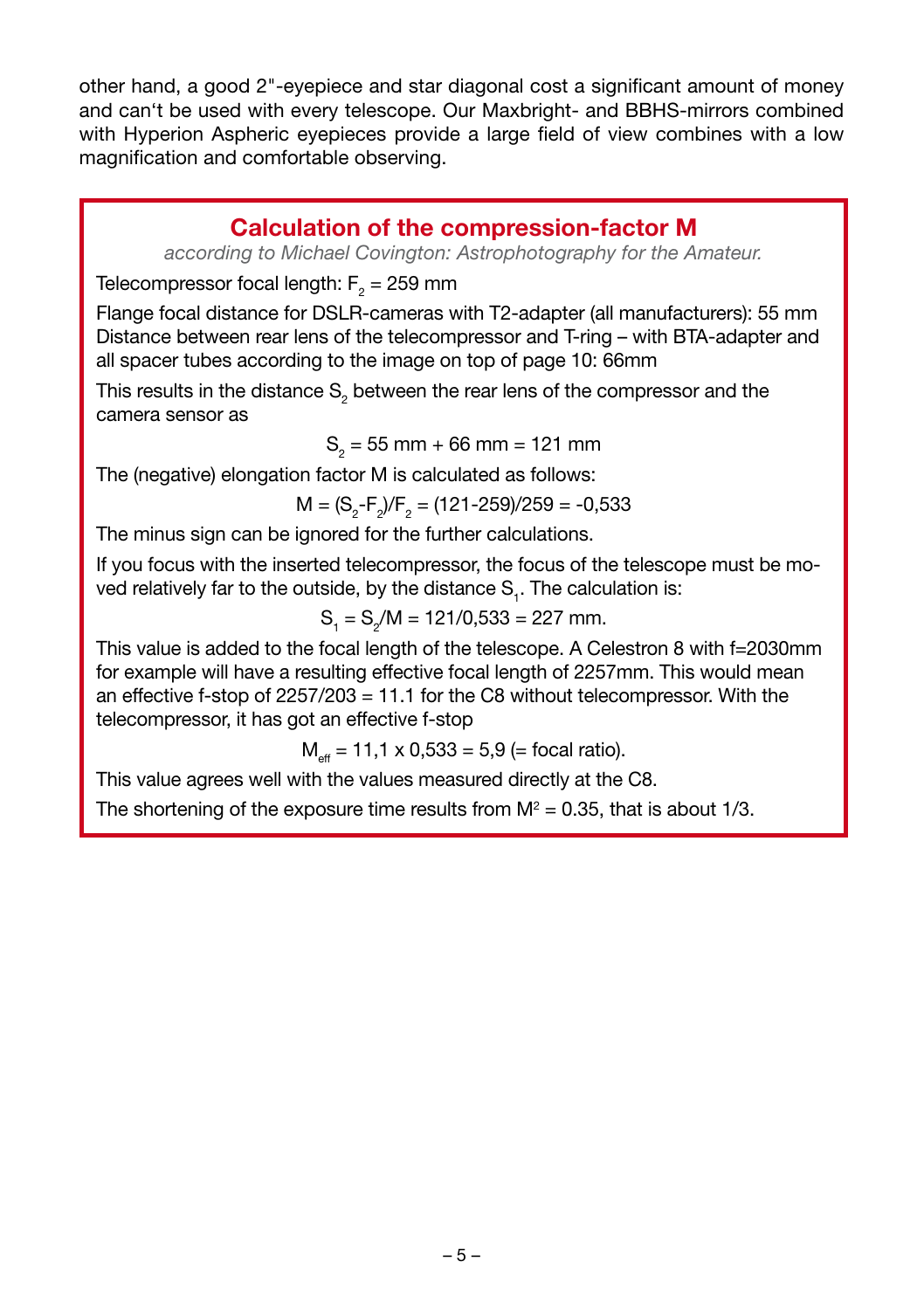# General Installation of the Alan Gee

In the simplest case, the Alan Gee is inserted directly into the baffle tube of the telescope, as the illustration below shows using the example of a C8. First unscrew the 1¼" Visual Back. The Alan Gee is then fixed with the Visual Back; one or two plastic spacers

(depending on the depth of the recess) between the Alan Gee and the Visual Back ensure that it retains its position. The Celestron C11 and C14 are mounted in the same way.

The Celestron C9¼ Schmidt-Cassegrain has a larger baffle tube diameter. To position the Alan Gee correctly under the Visual Back in these models without falling into the telescope,



you need the *Centering Ring for Alan Gee II Telecompressor*  Centering ring for Alan Gee II *# 2454410*. # 2454410



Celestron C8 with Alan Gee II Telecompressor inserted into the baffle tube

## Visual use with a 1¼" star diagonal

Note: Please also take a look at the UAG-II on page 8.

- 1. Insert the telecompressor (with only one 19 mm extension) completely into the baffle of the telescope (for the C9¼, use the centering ring # 2454410).
- 2. Insert the white spacer into the filter recess on the telescope's connection thread. Use one or two, depending on the depth of the recess.
- 3. Now re-attach the visual back with the 2" coupling ring at the telescope as usual.
- 4. Insert the star diagonal completely into the Visual Back and lock it.
- 5. Now, you can use any 1¼" eyepiece as usual.

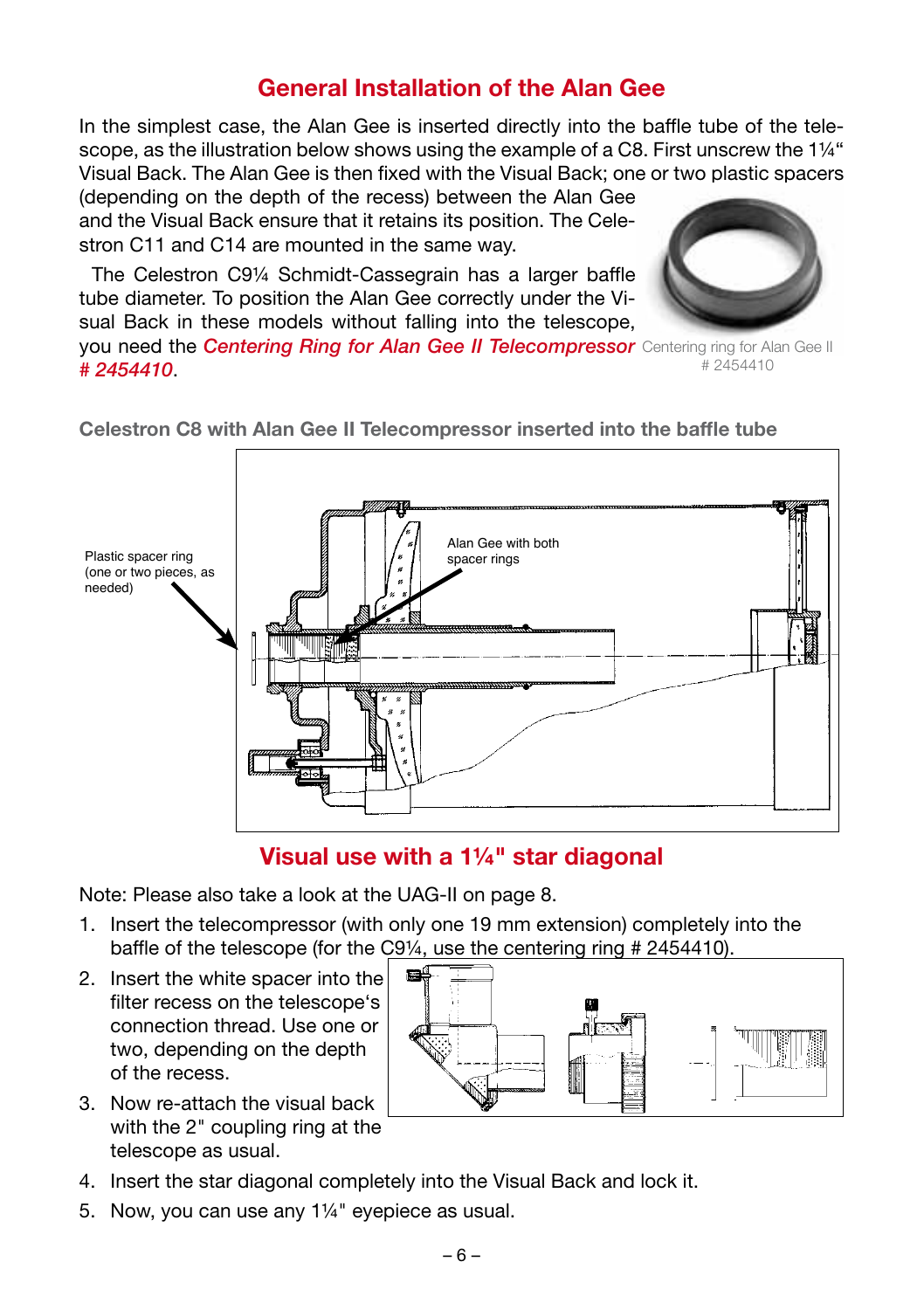#### Visual use with 2" Baader star diagonals

If you have a Baader 2" star diagonal (mirror or prism, e.g. 2" Clicklock, MaxBright, BBHS) with integrated SC-thread in the housing, you can mount the Alan Gee II Telecompressor directly in front of the mirror cell between a T-adapter (#21) and a reducer ring (#28). With star diagonals by other manufacturers, it may be necessary mount the Alan Gee inside of the telescope's baffle tube and thus lose field of view. The longest useful focal length for an eyepiece is 40mm (for  $1\frac{1}{4}$ " eyepieces). You can find the optical length of the star diagonals in their technical data, e.g. on our website.

Please note that the Alan Gee is designed for 1¼" eyepieces. Like every other telecompressor, it improves brightness and f-ratio by shortening the focal length. By this the fully illuminated image circle gets smaller. The largest possible field of view (and thus the image circle) are limited by the baffle inside of the telescope. The image circle of a C8 has got a diameter of 37 mm (less than 2"), a C925 offers 46 mm and both C11 and C14 have got image circles of 54 mm diameter. So, 2" eyepieces with long focal lengths will show some vignetting when used with a C8, while the baffle diameter of a C925 is already almost equal to the inner diameter of 2" eyepieces. By using a reducer, the image circle shrinks, so that you will notice a decreasing brighness towards the edged (vignetting). Please also compare the image on page 4 with the field stop diameter of your eyepieces.

The image circle is more than enough for 1.25" eyepieces and binoviewer, so that the Alan Gee is the alternative to 2" eyepieces with longer focal lengths for this application.

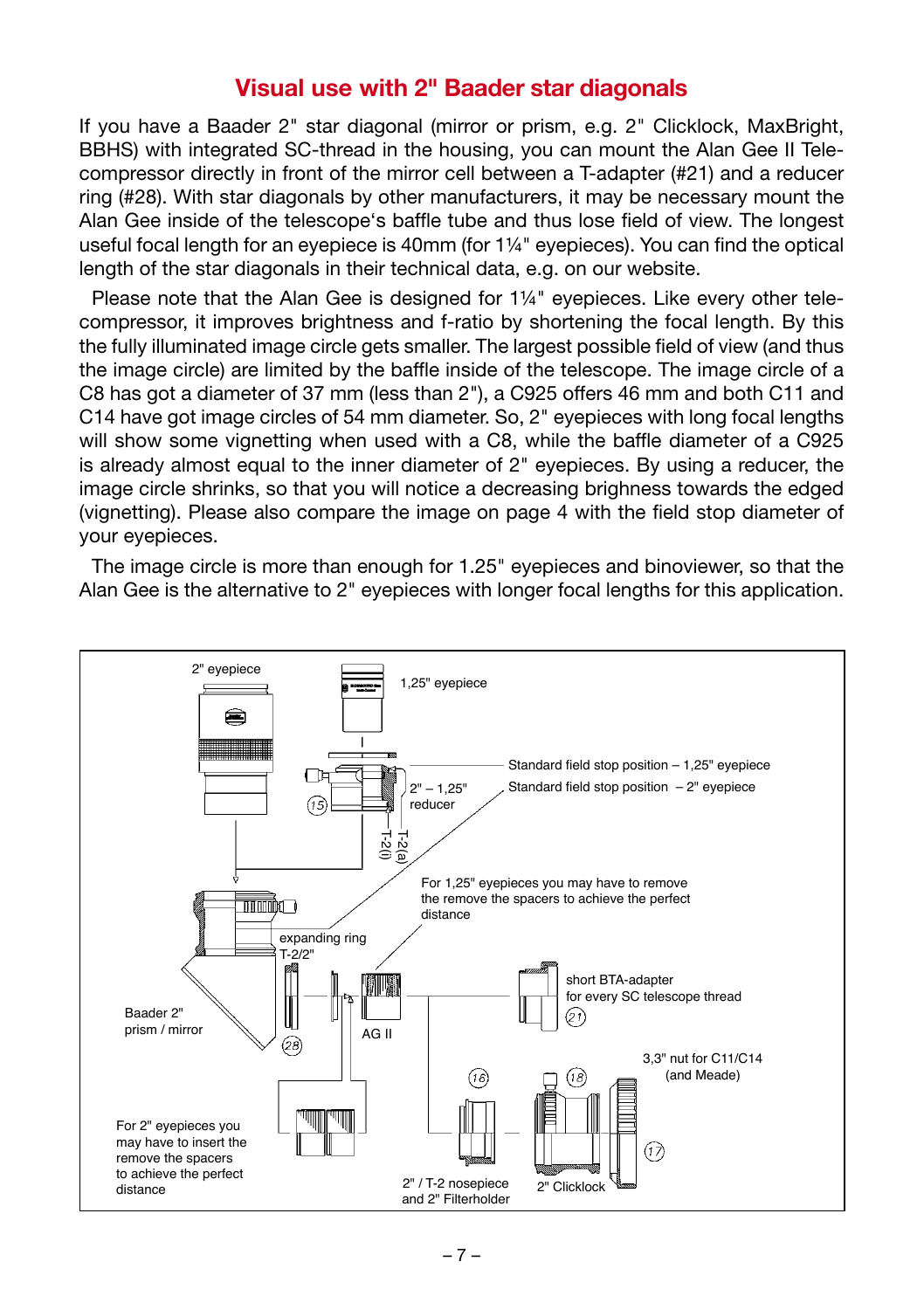# The Alan Gee in combination with a binoviewer at Schmidt-Cassegrains and EdgeHD

The Alan Gee must be mounted directly in front of a binoviewer (which has got a light path of ca. 11cm), the glass path corrector has to removed. As the Alan Gee is inserted into the light path behind the star diagonal instead of the baffle tube, it can also be used with EdgeHD-telescopes for binocular use. Even with the best coatings, there may be relexions at very bright planets. But for practical ue this does not matter, because typically planets will not be observed with a telecompressor – the shortened focal length would be of no use when observing planets at high magnifications, anyway.

#### Examples for Field of View: Alan Gee for visual use with bino-viewers

Baader Zeiss binoviewer on 8" SC telescope C8, connected with 16mm BTA adapter + T-2 prism + 40mm T2 tube. Telecompressor lens with flange mounted directly in front of the Bino (only in this configuration the focus can be reached)!

True field measured with the drift method:

2x35mm Baader-Eudiascopic eyepieces: effective field size is 1° 12' (for comparison: without the Alan Gee II telecompressor =  $0^{\circ}$  30'). Actual field gain is: 576%!

Baader Zeiss-Binoviewer equipped as above and attached to the Celestron 14.

True field measured with the drift method:

2x35mm Eudiascopic eyepieces: 42'

(for comparison: without Alan Gee II telecompressor: 23').

The effective gain of field amounts to: 333%!

This field of view is also comparible to that of an APS-C camera sensor, cf page 2!

#### Especially for bino-viewers and star diagonals: Universal Alan Gee II #2454405

If you want to use the telecompressor mainly with a bino-viewer or with an eyepiece, we recommend to use the Universal Alan Gee II #2454405 (UAG II). The UAG is is a special version of the Alan Gee which is pre-configured for visual use on Baader bino-viewers and Baader star diagonals. It can easily be attached directly



to the binoviewer or a T-2 star diagonal as described in its own manual. The UAG II can't be reconfigured for photographic use; it is only made for visual observations with Schmidt-Cassegrains.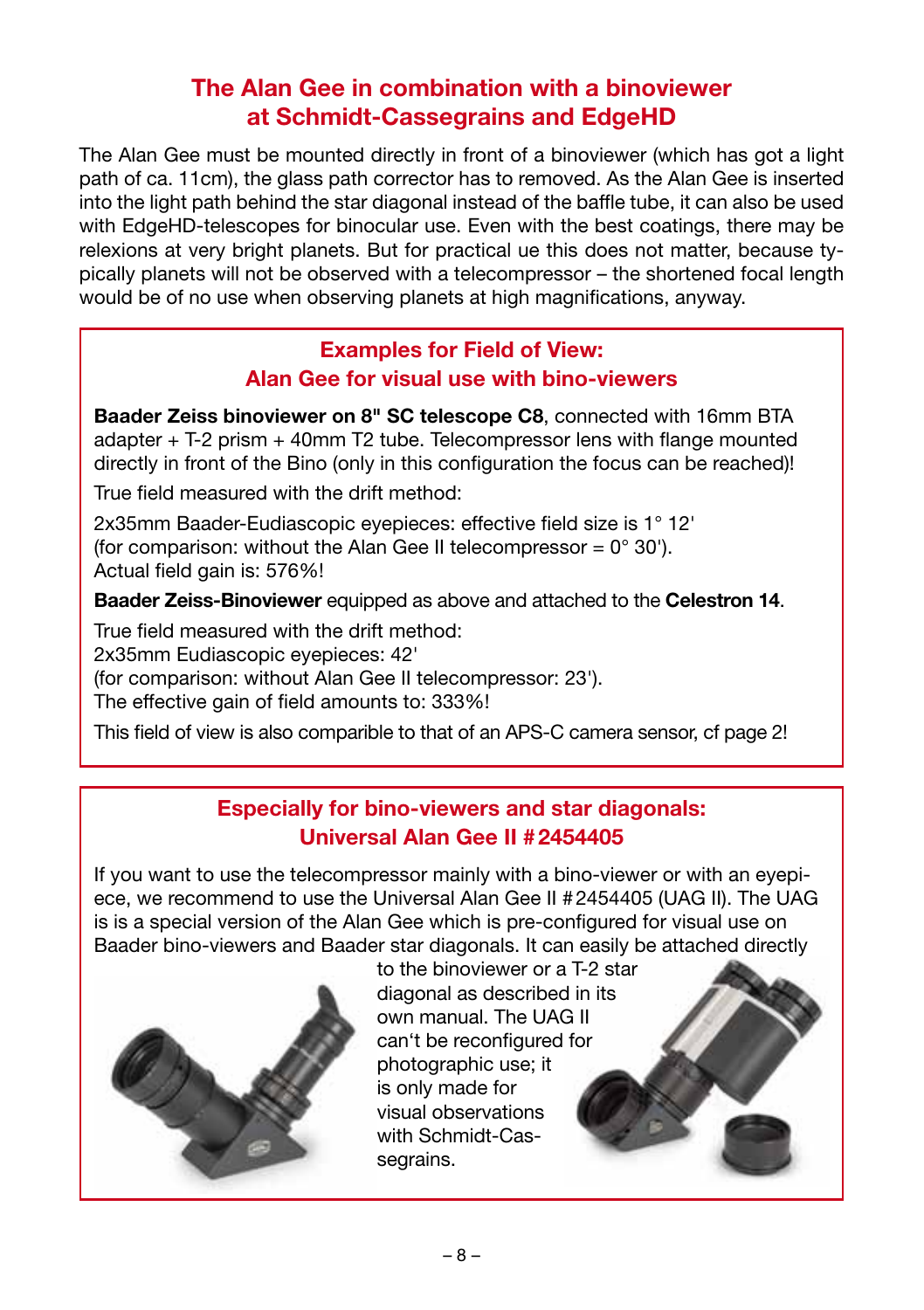# Visual use at a Baader (Giant) binoviewer with Zeiss micro-bayonet

To use the Alan Gee with a Baader (Giant) Binoviewer, the Alan Gee must be mounted directly in front of the binoviewer, behind the T-2-prisma. For this you need a T-2 extension tube 40 mm (T-2 part #25B) # 1508153.

The Alan Gee is mounted without its 19mm extension tubes between the T2 quick changer and the 40mm T-2 extension. The 40mm-extension is used to attach it to the star diagonal. The 7,5mm extension locks the Alan Gee into position and is optional – this can also be done with the quick changer, but the 7.5mm extensions provides more stability.

The BTA-Adapter #2408160 is used to attach binoviewer and star diagonal securely with the SC-thread of the telescope. The single locking screw of the visual back is not strong enough to hold binoviewer and eyepieces in place.

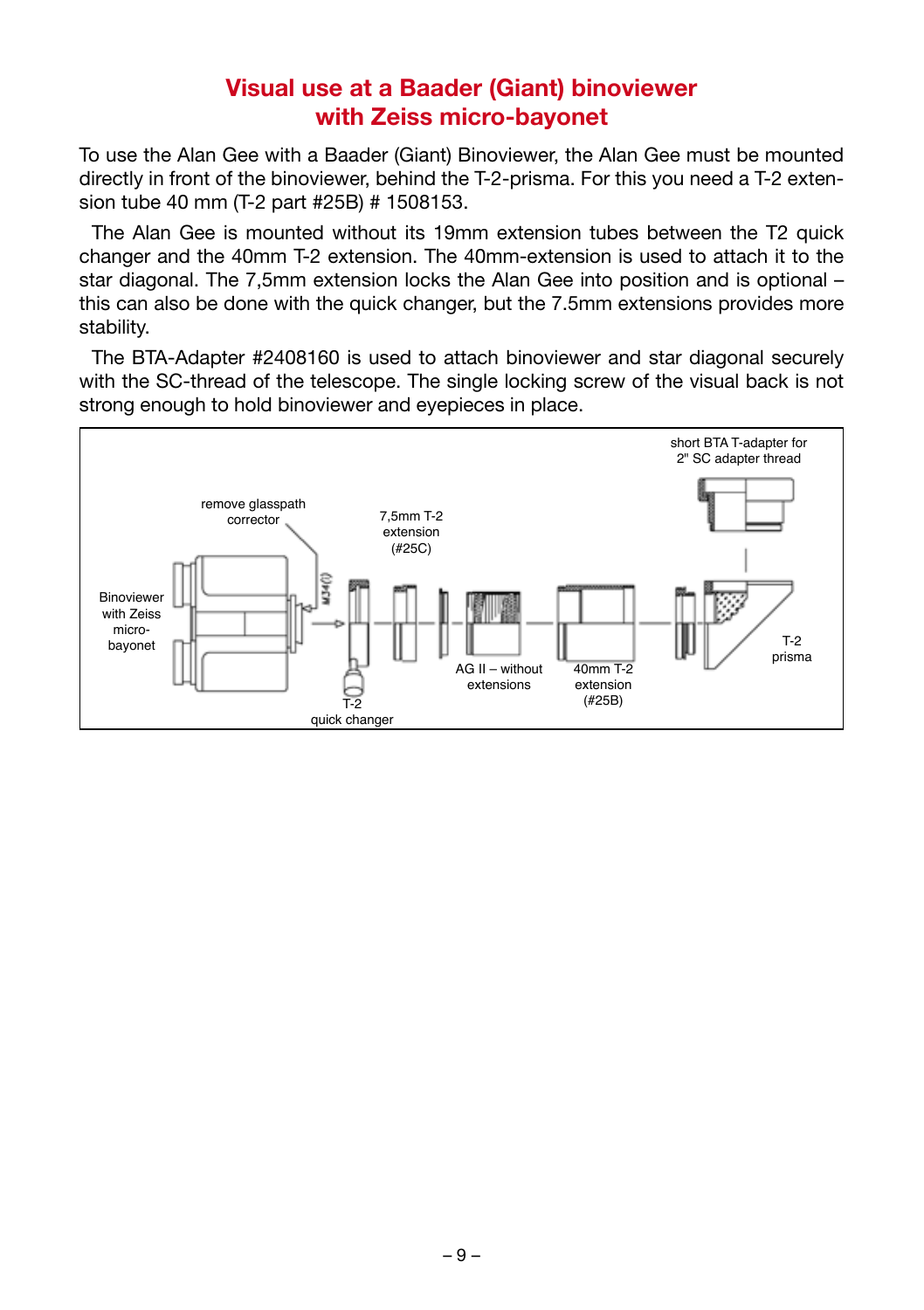# Photographic use with a DSLR at the 2"-SC-thread of the telescope

Setup (potographic use): Remove the visual back from the back of the C8/C9¼, so that you can access the 2" SC thread. In case of the C11/C14, the reducer from 3" to 2" thread remains at the back of the telescope.

For the C9¼, you need the centering ring for Alan Gee II, # 2454410.

- 1. Insert the Alan Gee II into the baffle of the telescope (and into the centering ring, in the case of the C9¼) until it stops.
- 2. Insert the white plastic spacer ring into the filter notch at the telescope's adapter thread. The telescope should point downwards a little bit for this.
- 3. Now screw the short BTA adapter onto the telescope's 2" SC thread.
- 4. Attach your DSLR with a matching T-adapter to the T-thread of the short T-adapter.

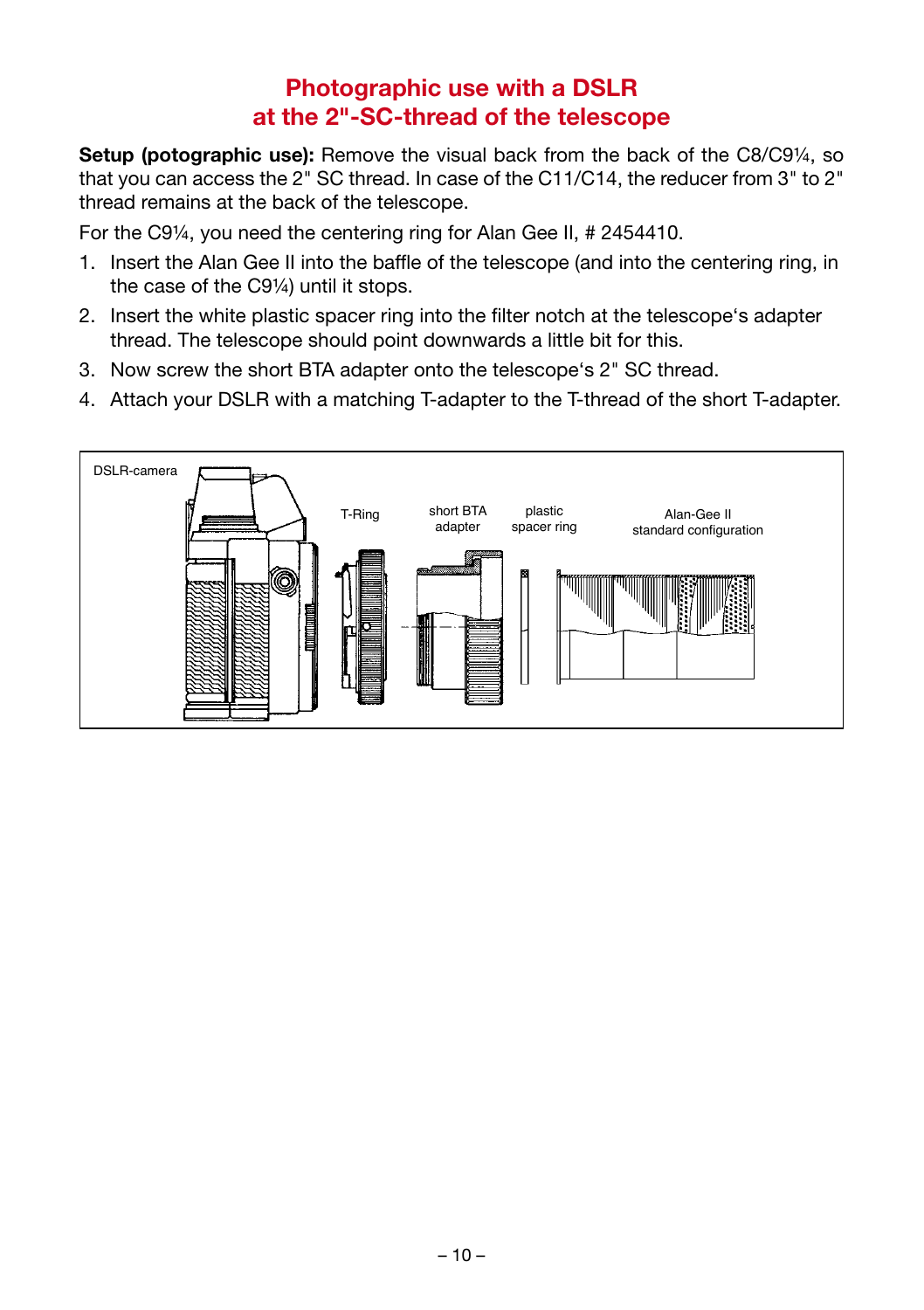# Photographic use with a DSLR at the 2" eyepiece holder of the telescope

If you use a 2" eyepiece holder (e.g. a 2" Clicklock for SC, #2956220), you can use your DSLR also with it.

- 1. Insert the Alan Gee (in its standard configuration with both spacer rings) into the 2"/T-2-adapter #16 (# 2408150)
- 2. Lock it with the T-2 inverter ring #26 (# 1508025)
- 3. To achieve the correct distance to the camera sensor (for the T-2 flange focal distance of 55 mm from T-thread to camera sensor), you need to insert an additional 7,5 mm T-2 extension tube #25c (# 1508155) between the 2"-nosepiece and the T-ring of your camera.

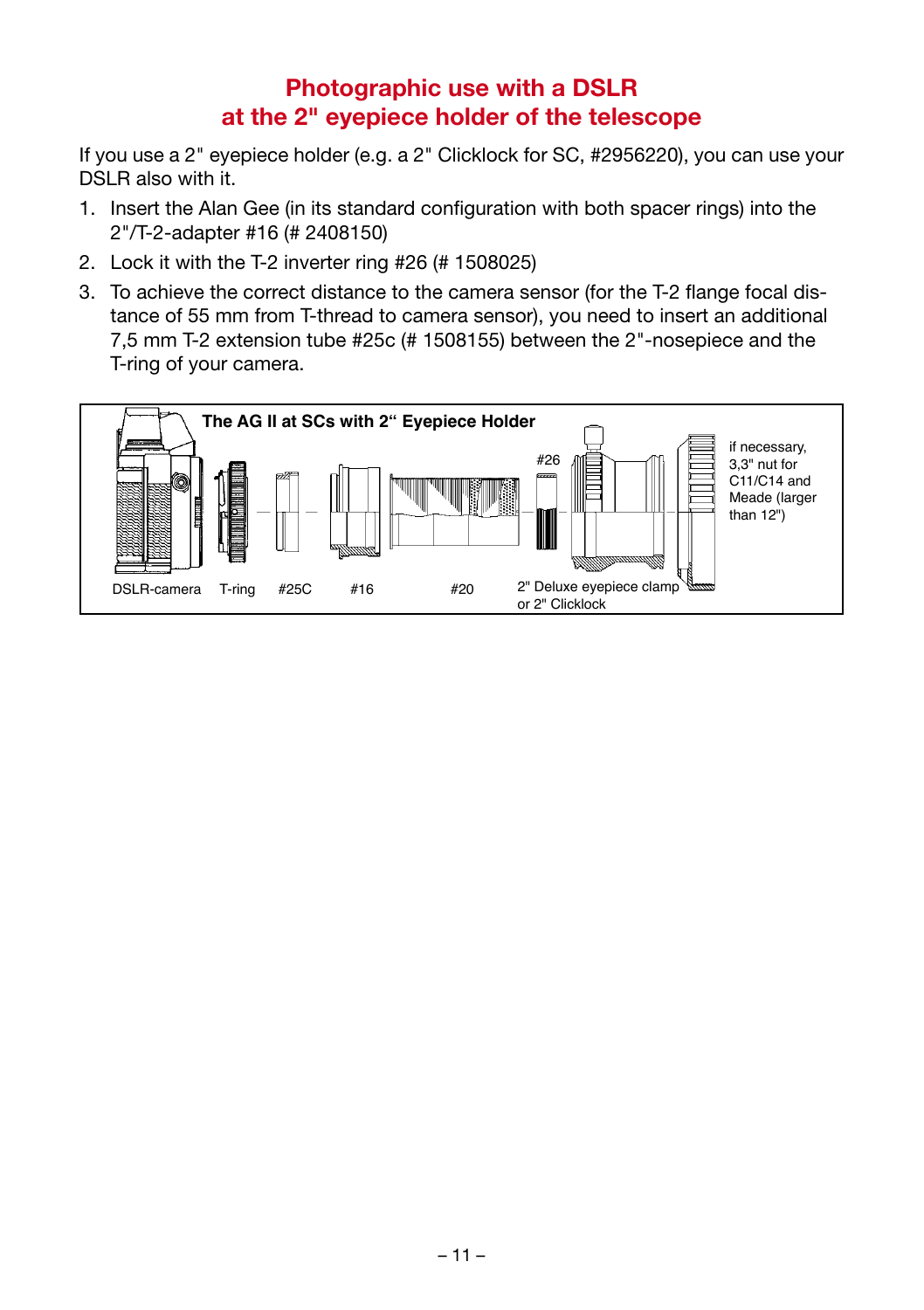# Photographic use with CCD cameras (only for Schmidt-Cassegrains)

To connect a CCD camera, you must know the flange focal distance of your camera. For a DSLR with T-ring, it is standardized to a flange focal distance of 55 mm (measured from the upper edge of the T-ring); with astronomical CCD cameras, there is no standard. The Schmidt-Cassegrain is only operating with the correct focal length if the sen-

sor is used at the specified distance from the rear of the telescope. For the EdgeHD, Celestron offers special reducers suitable for full format sensors (for EdgeHD: up to APS-C): the values of the EdgeHD in the table on the right are nevertheless interesting for use with a bino-viewer.

*The Alan Gee can only be used in the baffle of Schmidt-Cassegrains because of the corrector built into the baffle of the EdgeHD. Photographic use on the EdgeHD is not possible, please use the special EdgeHD reducers for these telescopes!*

#### Backfokus of Celestron SC- and EdgeHD-telescopes

measured from the base of the SC-thread

|                                                   | <b>Backfokus</b>       |
|---------------------------------------------------|------------------------|
| <b>Telescope</b><br>C9¼, 11, 14                   | 139 mm                 |
| $ $ C8                                            | $127$ mm               |
| EdgeHD 91/4, 11, 14                               | 146,05 mm <sup>3</sup> |
| EdgeHD 8                                          | 133,35 mm <sup>3</sup> |
| ) *) not compatible with Alan Gee for photography |                        |

#### Fixed screw mounting of the camera on the Schmidt-Cassegrain

You can screw your CCD camera firmly to the telescope. This gives you an extremely rigid connection, although you cannot easily rotate the camera to adjust the image section – but it is possible with the nut of the BTA.

For this purpose, the Alan Gee Telekompressor II is inserted completely with both 19mm extension tubes into the Schmidt-Cassegrain baffle tube and fixed with the BTA adapter and one or two plastic spacer rings. To achieve a focal length reduction to f/5.9, the camera sensor must be positioned 121 mm from the upper lens edge.

The two 19 mm extensions of the Alan Gee have a total length of 38 mm, the BTA T-adapter 20 mm (including the intermediate ring and the lens holder of the Alan Gee) makes 58 mm.

Now you have to subtract the flange focal distance of your camera from the desired distance of 121 mm – for example 17.5 mm for an SBIG STT8300M. This leaves a distance of 121 mm - 58 mm - 17.5 mm = 45.5 mm, which you must bridge with  $T-2$ extension tubes.

You can either use a 40mm tube, then you have a distance of 115.5mm and an effective aperture ratio of about f/6, or you can use different spacers or the VariLocks to adjust the distance exactly.

The length of further accessories such as filter drawers, filter wheels or off-axis guides are also included in the distance. If necessary, you can also remove one or two spacers from the Alan Gee to provide additional clearance for these parts.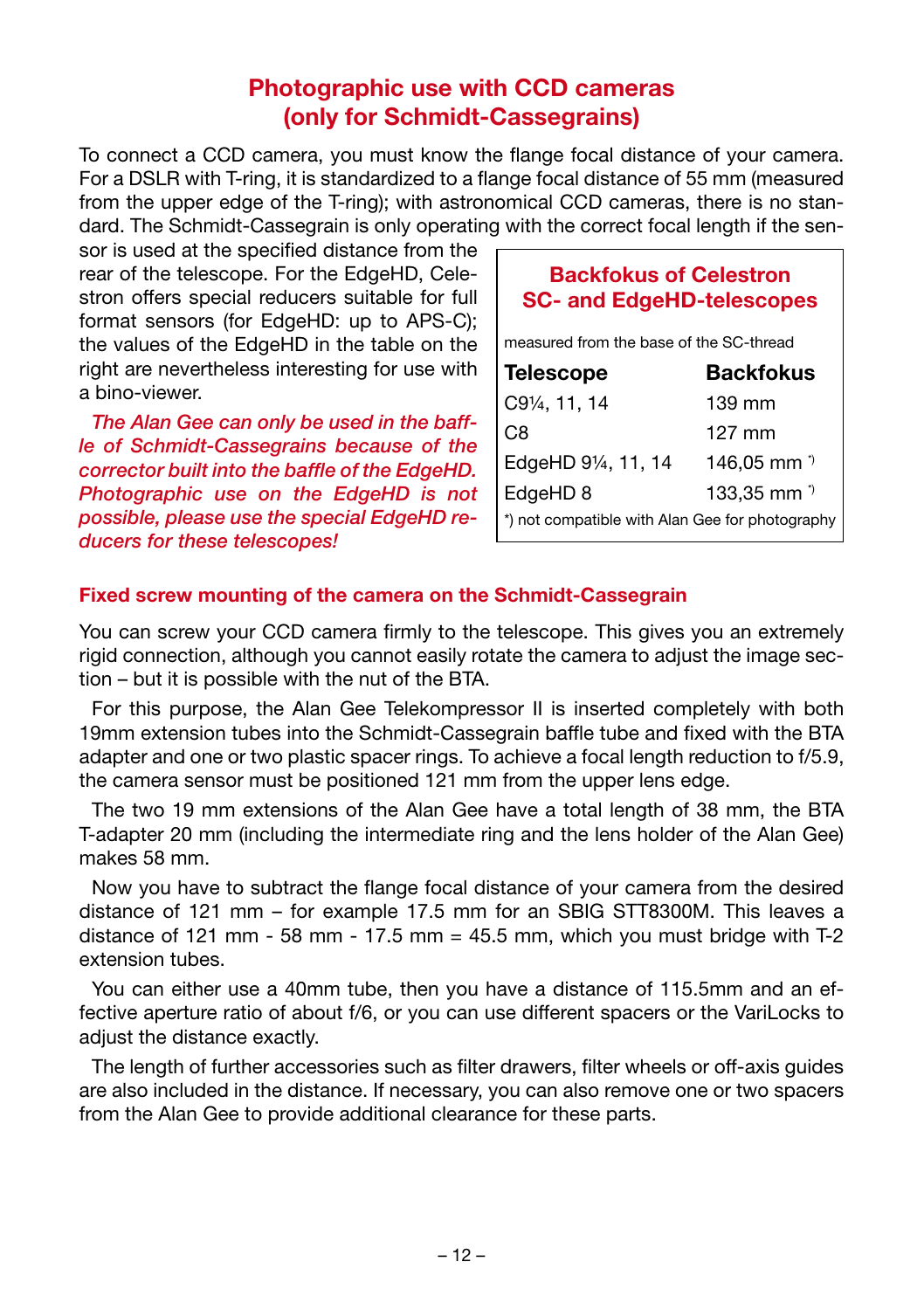#### Flexible camera mounting with T-2 quick changer

Instead of screwing the camera firmly to the telescope, we recommend using a T-2 quick changer instead. This allows you not only to align the camera more easily than with the coupling nut of the BTA, but also to easily replace it with an evepiece.

The Alan Gee telecompressor II (with only one extension sleeve) is fixed with the BTA adapter in the telescope's baffle tube. The camera is connected to the BTA via a T-2 quick changer and, if necessary, additional extension rings to achieve the desired distance and shortening factor.

It is now convenient to use a second T-2 quick-change ring (# 2456320) and a focusable T-2 eyepiece clamp. Then you can quickly switch between camera and eyepiece to focus more quickly or check the image section. For most 1¼" eyepieces, the field stop is usually at the level of the transition from the housing to the push-in sleeve. If you bring the upper edge of the eyepiece clamp to the same distance as the camera sensor, you usually do not need to refocus when switching between camera and eyepiece.

Moving the Alan Gee closer to the BTA also leaves you enough room to install a filter wheel or a filter drawer such as the Baader UFC (Universal Filter Container). The overall length of the Baader UFC in the configuration for T-2 connection is 16 millimetres.

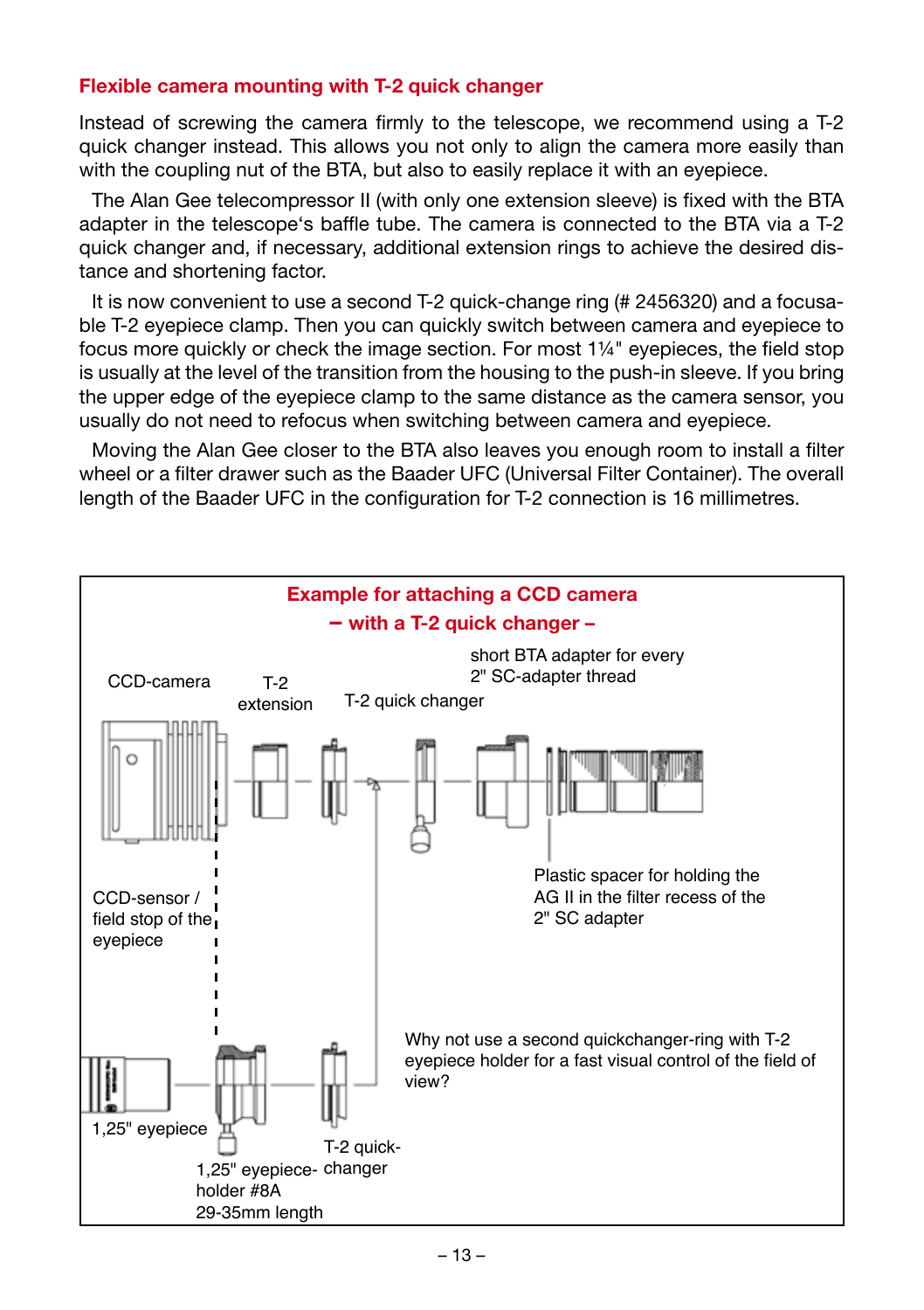#### Recommended accessories

#### BTA # 2408160 Baader T Adapter (BTA) for SC & MAK Telescopes (T-2 #21)

Is used to mount the Alan Gee in the baffle of a Schmidt-Cassegrains, and for the photographic use of the Alan Gee at Schmidt-Cassegrain. Not suitable for EdgeHD-telescopes.

#### Centering ring for Alan Gee II Telecompressor (# 2454410)

Is needed only for the Celestron C9¼ benötigt, to place the Alan Gee inside of the baffle tube. The Alan Gee can't be mounted inside of a C9¼ without this ring.

#### T-2 extension tubes: 40 mm (# 1508153) (T-2 #25B), 15 mm (1508154) (T-2 #25A),

7,5 mm (# 1508155) (T-2 #25C)

These extension tubes are used to adjust the desired distance between the Alan Gee and camera or eyepiece.



# 1508155



1508154





# 2454410



# 1508153

#### Variable T-2-extension tubes:

VariLock 46 – lockable T-2 extension – 29-46mm (# 2956946) (T-2 #25Y) VariLock 29 – lockable T-2 extension – 20-29mm (# 2956929) (T-2 #25V) Variable T-2 extension incl. locking ring – 12-16mm (# 2958130) (T-2 #33)

These extensions can be set precisely to the desired length, to give you a more perfect control of the distance between camera and Alan Gee.





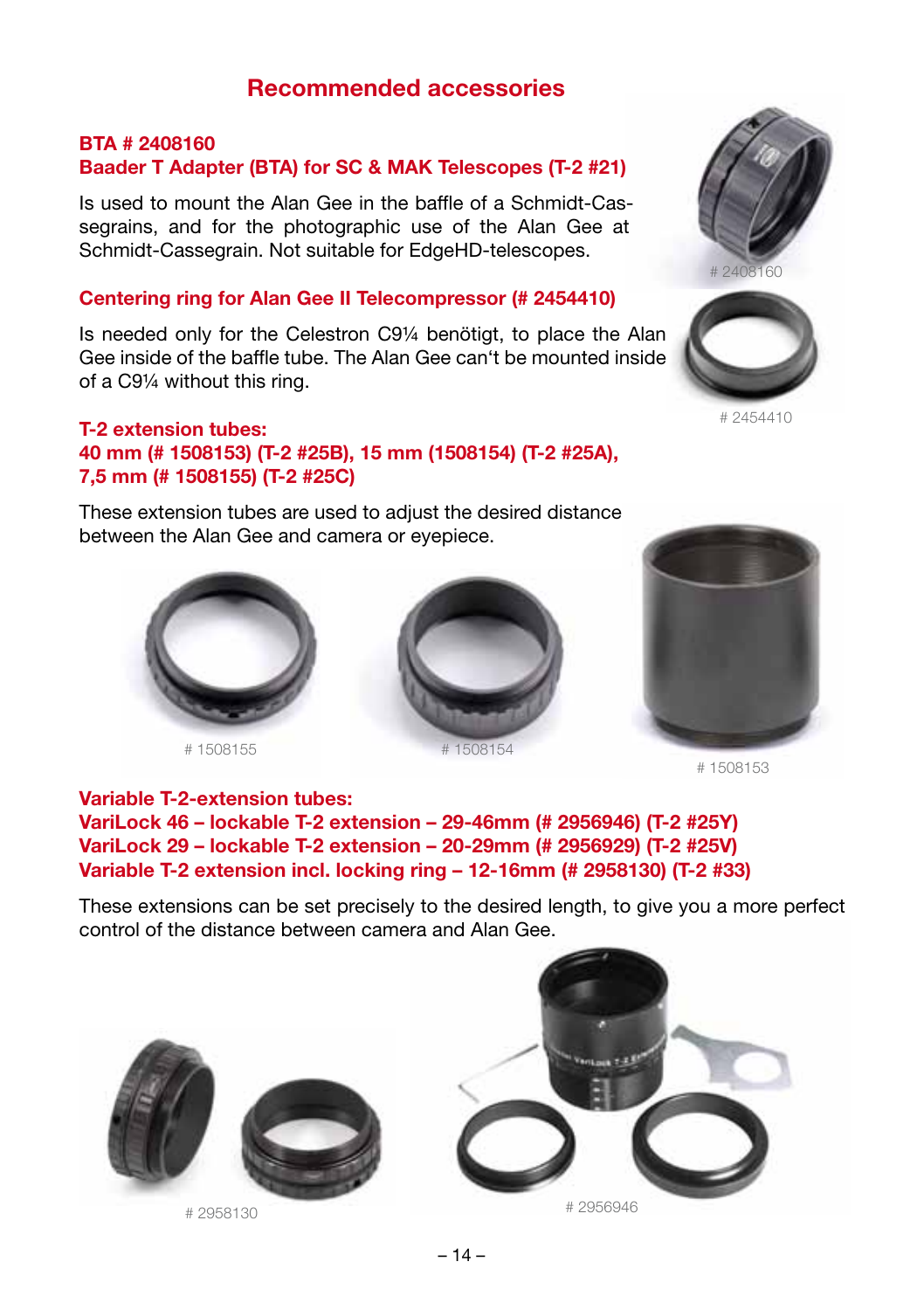#### TQC/TCR Heavy duty T-2 Quick Changing System (# 2456322) Complete T-2 Changing System (T-2 parts #06 + #07) (# 2456321)

The two T-2 Quick Changing Systems each contain one T-2 Change Ring with Zeiss micro bayonet (T-2 part #7) (# 2456320) and as counterpart either the Heavy Duty TCR T-2 quick changer (T-2 part #6A) (# 2456313A) or the simple T-2 Standard Quick Changer (T-2 part #6) # 2456313. The Heavy Duty Quick Changer has got an improved locking mechanism and is recommended for heavy accessories (binoviewers, cameras), while the standard version is recommended for lighter accessories like eyepieces.



# 2456322

#### Focusing eyepiece clamps

#### Focusing Eyepiece Holder 1¼" / T-2 with fine focus (# 2458125) (T-2 #8A) ClickLock Eyepiece Clamp 1¼" with fine focus (# 2458100) (T-2 #08) Variable Locking / Sliding T-2 Focuser (# 2458010) (T-2 #24)

You can use an eyepiece holder in combination with a T-2 quich changer to switch easily between eyepiece and camera and to check the field of view. The fine focus makes it possible adjust the focus without touching the telescope's focuser.







#### Baader UFC (Universal Filter Changer)

The Universal Filter Changer can be adapted to almost all telescopes, you just have to change the adapter threads. This way, you can use up to 65 mm of free aperture on the telescope side. For a T-2-system like the Alan Gee, you need the UFC Base (# 2459110), the T-2 (m) camera adapter (# 2459115) and the T-2 (f) teleskop adapter (# 2459130). In this configuration, the filter holder has got a height of only 16 mm. By replacing the adapter threads, you can adapt it to other telescopes any time.

There are filter sliders for aquare 50x50 filters as well as for mounted 2" filter and unmounted, round 50,4 mm filters as well as adapters for several other filter seizes.